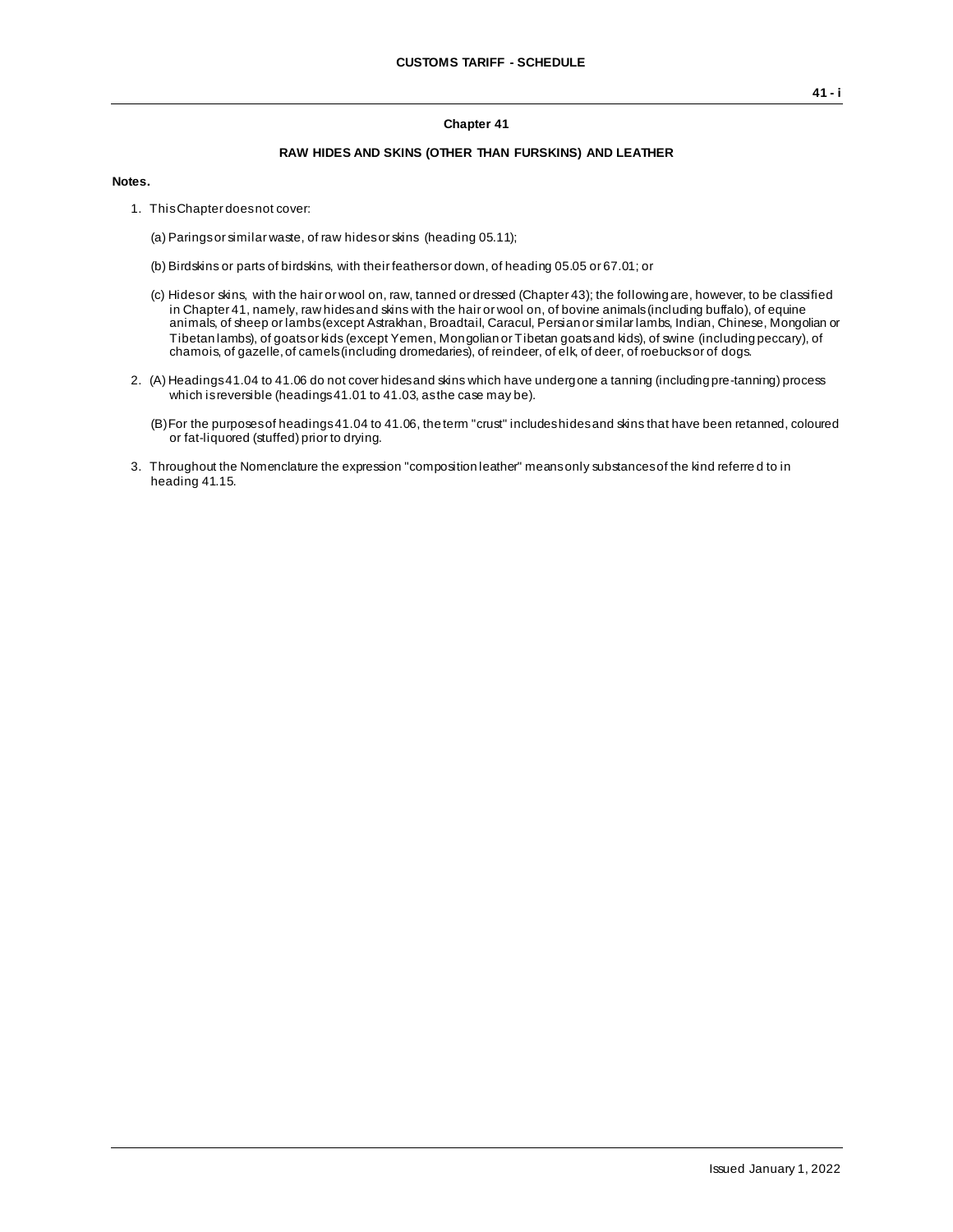## **CUSTOMS TARIFF - SCHEDULE**

| <b>Tariff</b><br>Item     | <b>SS</b> | <b>Description of Goods</b>                                                                                                                                                                                                                                  | Unit of<br>Meas.  | <b>MFN</b><br>Tariff | <b>Applicable</b><br><b>Preferential Tariffs</b>                                                                                         |
|---------------------------|-----------|--------------------------------------------------------------------------------------------------------------------------------------------------------------------------------------------------------------------------------------------------------------|-------------------|----------------------|------------------------------------------------------------------------------------------------------------------------------------------|
| 41.01                     |           | Raw hides and skins of bovine (including buffalo) or equine animals<br>(fresh, or salted, dried, limed, pickled or otherwise preserved, but not<br>tanned, parchment-dressed or further prepared), whether or not<br>dehaired or split.                      |                   |                      |                                                                                                                                          |
|                           |           | 4101.20.00 00 -Whole hides and skins, unsplit, of a weight per skin not exceeding 8 kg<br>when simply dried, 10 kg when dry-salted, or 16 kg when fresh, wet-<br>salted or otherwise preserved                                                               | <b>NMB</b>        | Free                 | AUT, NZT, CCCT, LDCT,<br>GPT, UST, MXT, CIAT,<br>CT, CRT, IT, NT, SLT, PT,<br>COLT, JT, PAT, HNT,<br>KRT, CEUT, UAT,<br>CPTPT, UKT: Free |
| 4101.50.00                |           | -Whole hides and skins, of a weight exceeding 16 kg                                                                                                                                                                                                          |                   | Free                 | AUT, NZT, CCCT, LDCT,<br>GPT, UST, MXT, CIAT,<br>CT, CRT, IT, NT, SLT, PT,<br>COLT, JT, PAT, HNT,<br>KRT, CEUT, UAT,<br>CPTPT, UKT: Free |
|                           |           |                                                                                                                                                                                                                                                              | <b>NMB</b><br>NMB |                      |                                                                                                                                          |
|                           |           | 4101.90.00 00 - Other, including butts, bends and bellies                                                                                                                                                                                                    | <b>KGM</b>        | Free                 | AUT, NZT, CCCT, LDCT,<br>GPT, UST, MXT, CIAT,<br>CT, CRT, IT, NT, SLT, PT,<br>COLT, JT, PAT, HNT,<br>KRT, CEUT, UAT,<br>CPTPT, UKT: Free |
| 41.02                     |           | Raw skins of sheep or lambs (fresh, or salted, dried, limed, pickled or<br>otherwise preserved, but not tanned, parchment-dressed or further<br>prepared), whether or not with wool on or split, other than those<br>excluded by Note 1 (c) to this Chapter. |                   |                      |                                                                                                                                          |
|                           |           | 4102.10.00 00 - With wool on                                                                                                                                                                                                                                 | <b>NMB</b>        | Free                 | CCCT, LDCT, GPT, UST,<br>MXT, CIAT, CT, CRT, IT,<br>NT, SLT, PT, COLT, JT,<br>PAT, HNT, KRT, CEUT,<br>UAT, CPTPT, UKT: Free              |
|                           |           | -Without wool on:                                                                                                                                                                                                                                            |                   |                      |                                                                                                                                          |
| 4102.21.00 00 - - Pickled |           |                                                                                                                                                                                                                                                              | KGM               | Free                 | AUT, NZT, CCCT, LDCT,<br>GPT, UST, MXT, CIAT,<br>CT, CRT, IT, NT, SLT, PT,<br>COLT, JT, PAT, HNT,<br>KRT, CEUT, UAT,<br>CPTPT, UKT: Free |
| 4102.29.00 00 - - Other   |           |                                                                                                                                                                                                                                                              | KGM               | Free                 | AUT, NZT, CCCT, LDCT,<br>GPT, UST, MXT, CIAT,<br>CT, CRT, IT, NT, SLT, PT,<br>COLT, JT, PAT, HNT,<br>KRT, CEUT, UAT,<br>CPTPT, UKT: Free |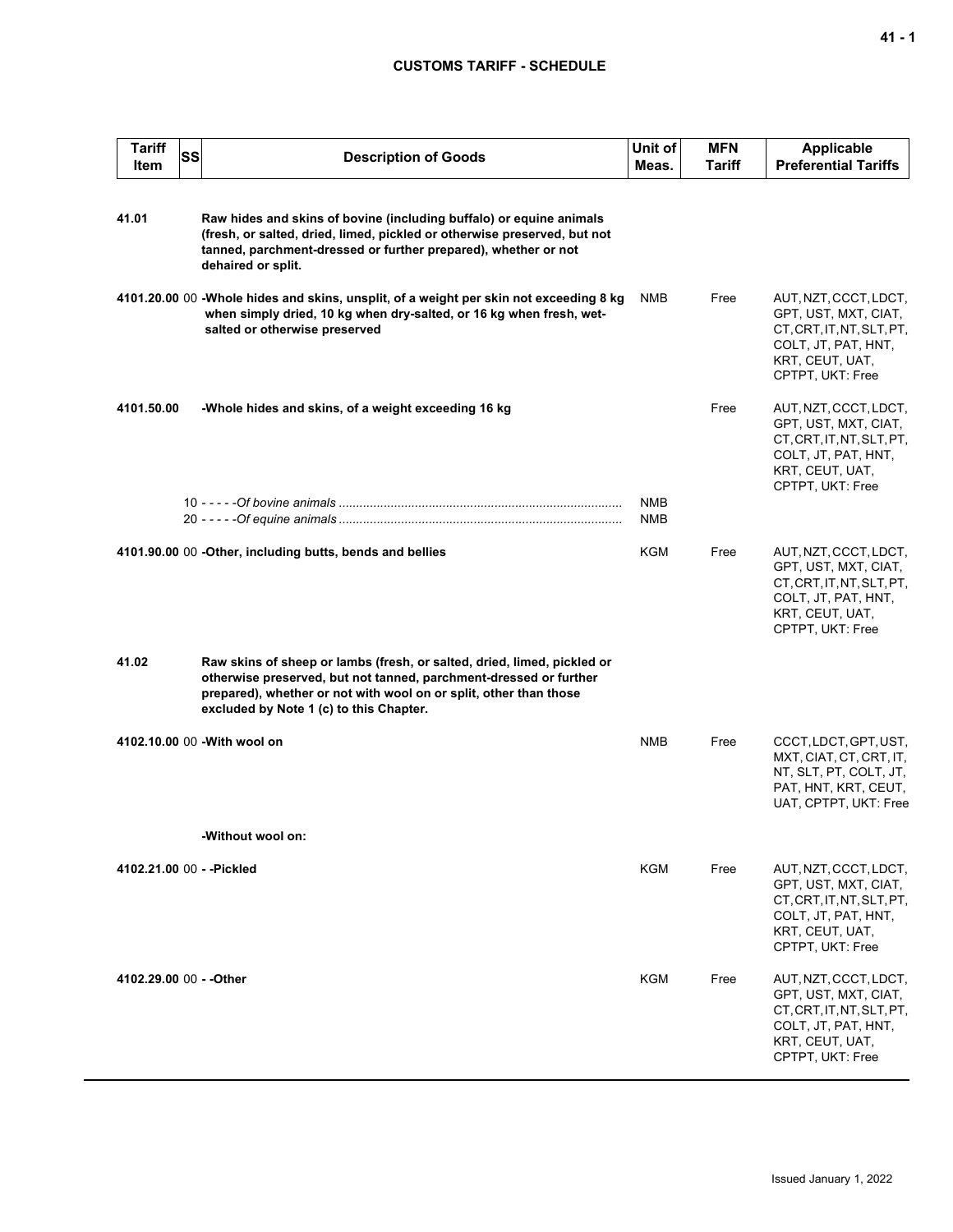| <b>Tariff</b><br>ltem   | SS | <b>Description of Goods</b>                                                                                                                                                                                                                                     | Unit of<br>Meas. | <b>MFN</b><br><b>Tariff</b> | <b>Applicable</b><br><b>Preferential Tariffs</b>                                                                                         |
|-------------------------|----|-----------------------------------------------------------------------------------------------------------------------------------------------------------------------------------------------------------------------------------------------------------------|------------------|-----------------------------|------------------------------------------------------------------------------------------------------------------------------------------|
| 41.03                   |    | Other raw hides and skins (fresh, or salted, dried, limed, pickled or<br>otherwise preserved, but not tanned, parchment-dressed or further<br>prepared), whether or not dehaired or split, other than those excluded<br>by Note 1 (b) or 1 (c) to this Chapter. |                  |                             |                                                                                                                                          |
|                         |    | 4103.20.00 00 -Of reptiles                                                                                                                                                                                                                                      | <b>NMB</b>       | Free                        | AUT, NZT, CCCT, LDCT,<br>GPT, UST, MXT, CIAT,<br>CT, CRT, IT, NT, SLT, PT,<br>COLT, JT, PAT, HNT,<br>KRT, CEUT, UAT,<br>CPTPT, UKT: Free |
| 4103.30.00 00 -Of swine |    |                                                                                                                                                                                                                                                                 |                  | Free                        | AUT, NZT, CCCT, LDCT,<br>GPT, UST, MXT, CIAT,<br>CT, CRT, IT, NT, SLT, PT,<br>COLT, JT, PAT, HNT,<br>KRT, CEUT, UAT,<br>CPTPT, UKT: Free |
| 4103.90.00 00 -Other    |    |                                                                                                                                                                                                                                                                 | KGM              | Free                        | AUT, NZT, CCCT, LDCT,<br>GPT, UST, MXT, CIAT,<br>CT, CRT, IT, NT, SLT, PT,<br>COLT, JT, PAT, HNT,<br>KRT, CEUT, UAT,<br>CPTPT, UKT: Free |
| 41.04                   |    | Tanned or crust hides and skins of bovine (including buffalo) or equine<br>animals, without hair on, whether or not split, but not further prepared.                                                                                                            |                  |                             |                                                                                                                                          |
|                         |    | -In the wet state (including wet-blue):                                                                                                                                                                                                                         |                  |                             |                                                                                                                                          |
|                         |    | 4104.11.00 00 - - Full grains, unsplit; grain splits                                                                                                                                                                                                            |                  | Free                        | AUT, NZT, CCCT, LDCT,<br>GPT, UST, MXT, CIAT,<br>CT, CRT, IT, NT, SLT, PT,<br>COLT, JT, PAT, HNT,<br>KRT, CEUT, UAT,<br>CPTPT, UKT: Free |
| 4104.19.00 00 - - Other |    |                                                                                                                                                                                                                                                                 |                  | Free                        | AUT, NZT, CCCT, LDCT,<br>GPT, UST, MXT, CIAT,<br>CT, CRT, IT, NT, SLT, PT,<br>COLT, JT, PAT, HNT,<br>KRT, CEUT, UAT,<br>CPTPT, UKT: Free |
|                         |    | -In the dry state (crust):                                                                                                                                                                                                                                      |                  |                             |                                                                                                                                          |
|                         |    | 4104.41.00 00 - - Full grains, unsplit; grain splits                                                                                                                                                                                                            |                  | Free                        | AUT, NZT, CCCT, LDCT,<br>GPT, UST, MXT, CIAT,<br>CT, CRT, IT, NT, SLT, PT,<br>COLT, JT, PAT, HNT,<br>KRT, CEUT, UAT,<br>CPTPT, UKT: Free |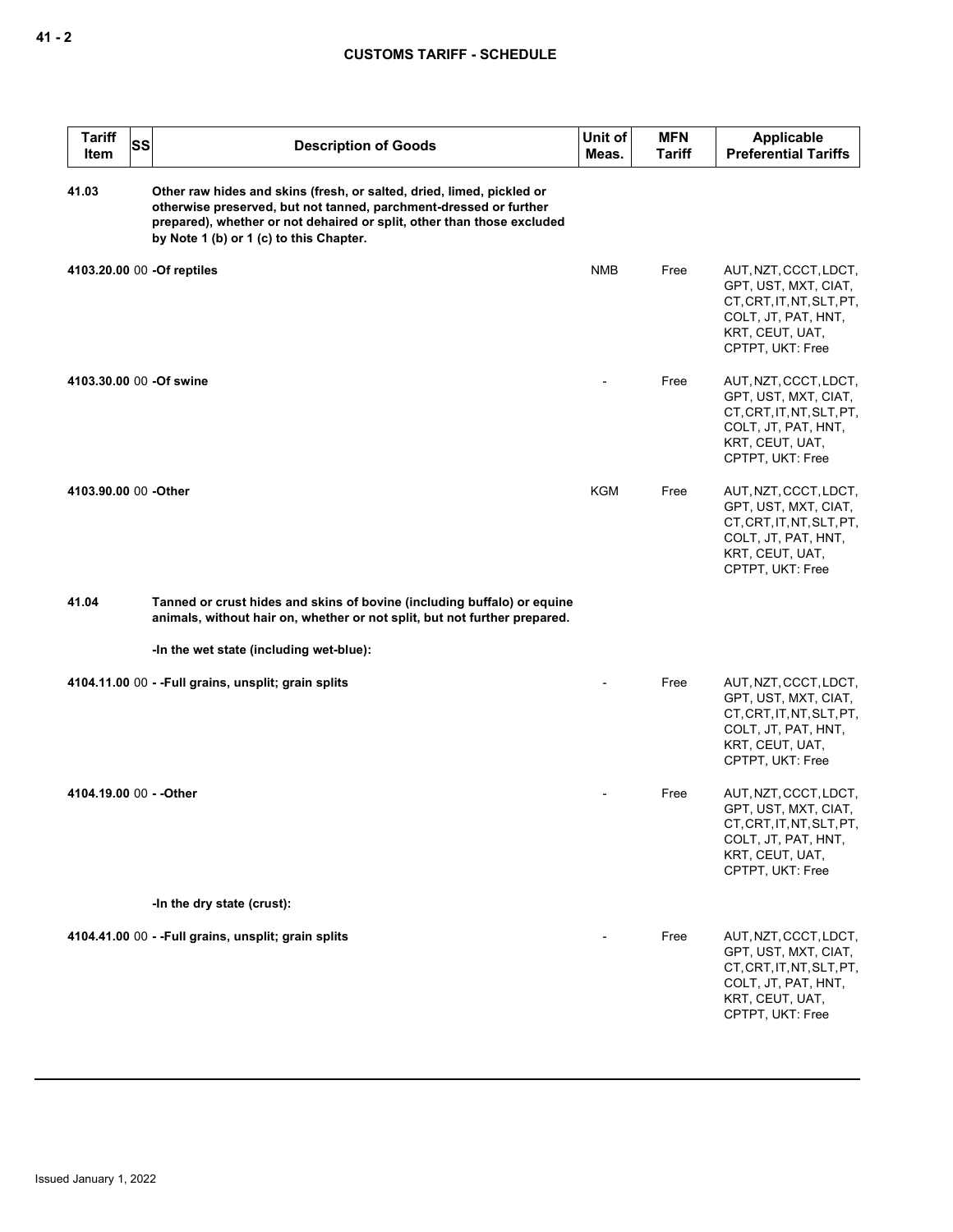|  | v<br>۰. |
|--|---------|
|--|---------|

| <b>Tariff</b><br>Item   | <b>SS</b> | <b>Description of Goods</b>                                                                                                   | Unit of<br>Meas. | <b>MFN</b><br><b>Tariff</b> | <b>Applicable</b><br><b>Preferential Tariffs</b>                                                                                         |
|-------------------------|-----------|-------------------------------------------------------------------------------------------------------------------------------|------------------|-----------------------------|------------------------------------------------------------------------------------------------------------------------------------------|
| 4104.49.00 00 - - Other |           |                                                                                                                               |                  | Free                        | AUT, NZT, CCCT, LDCT,<br>GPT, UST, MXT, CIAT,<br>CT, CRT, IT, NT, SLT, PT,<br>COLT, JT, PAT, HNT,<br>KRT, CEUT, UAT,<br>CPTPT, UKT: Free |
| 41.05                   |           | Tanned or crust skins of sheep or lambs, without wool on, whether or<br>not split, but not further prepared.                  |                  |                             |                                                                                                                                          |
|                         |           | 4105.10.00 00 - In the wet state (including wet-blue)                                                                         | <b>MTK</b>       | Free                        | AUT, NZT, CCCT, LDCT,<br>GPT, UST, MXT, CIAT,<br>CT, CRT, IT, NT, SLT, PT,<br>COLT, JT, PAT, HNT,<br>KRT, CEUT, UAT,<br>CPTPT, UKT: Free |
|                         |           | 4105.30.00 00 - In the dry state (crust)                                                                                      |                  | Free                        | AUT, NZT, CCCT, LDCT,<br>GPT, UST, MXT, CIAT,<br>CT, CRT, IT, NT, SLT, PT,<br>COLT, JT, PAT, HNT,<br>KRT, CEUT, UAT,<br>CPTPT, UKT: Free |
| 41.06                   |           | Tanned or crust hides and skins of other animals, without wool or hair<br>on, whether or not split, but not further prepared. |                  |                             |                                                                                                                                          |
|                         |           | -Of goats or kids:                                                                                                            |                  |                             |                                                                                                                                          |
|                         |           | 4106.21.00 00 - - In the wet state (including wet-blue)                                                                       | <b>MTK</b>       | Free                        | AUT, NZT, CCCT, LDCT,<br>GPT, UST, MXT, CIAT,<br>CT, CRT, IT, NT, SLT, PT,<br>COLT, JT, PAT, HNT,<br>KRT, CEUT, UAT,<br>CPTPT, UKT: Free |
|                         |           | 4106.22.00 00 - - In the dry state (crust)                                                                                    |                  | Free                        | AUT, NZT, CCCT, LDCT,<br>GPT, UST, MXT, CIAT,<br>CT, CRT, IT, NT, SLT, PT,<br>COLT, JT, PAT, HNT,<br>KRT, CEUT, UAT,<br>CPTPT, UKT: Free |
|                         |           | -Of swine:                                                                                                                    |                  |                             |                                                                                                                                          |
|                         |           | 4106.31.00 00 - - In the wet state (including wet-blue)                                                                       | <b>MTK</b>       | Free                        | AUT, NZT, CCCT, LDCT,<br>GPT, UST, MXT, CIAT,<br>CT, CRT, IT, NT, SLT, PT,<br>COLT, JT, PAT, HNT,<br>KRT, CEUT, UAT,<br>CPTPT, UKT: Free |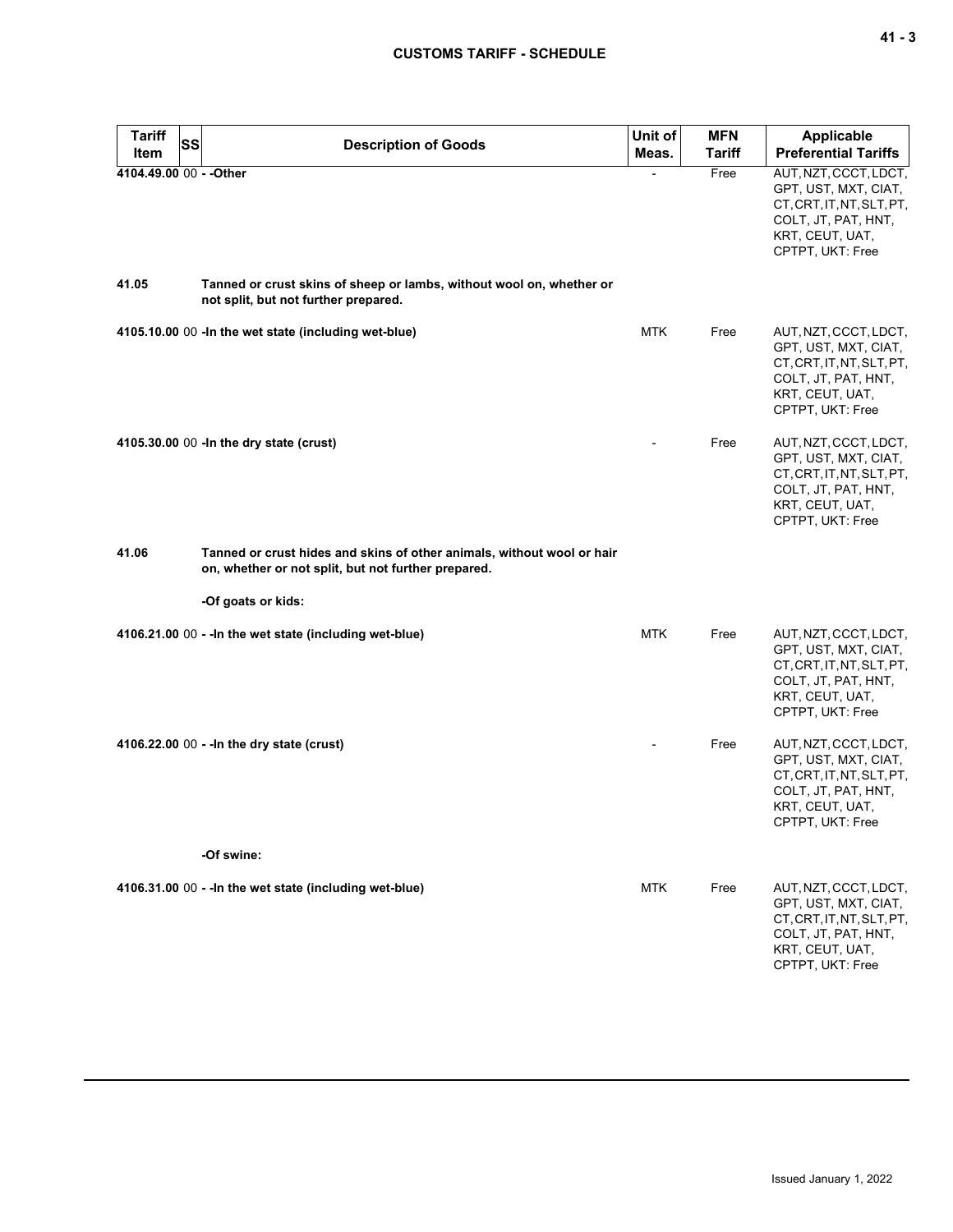| <b>Tariff</b><br>SS        | <b>Description of Goods</b>                                                                                                                                                                                                  | Unit of    | <b>MFN</b>    | <b>Applicable</b>                                                                                                                        |
|----------------------------|------------------------------------------------------------------------------------------------------------------------------------------------------------------------------------------------------------------------------|------------|---------------|------------------------------------------------------------------------------------------------------------------------------------------|
| Item                       |                                                                                                                                                                                                                              | Meas.      | <b>Tariff</b> | <b>Preferential Tariffs</b>                                                                                                              |
|                            | 4106.32.00 00 - - In the dry state (crust)                                                                                                                                                                                   | <b>MTK</b> | Free          | AUT, NZT, CCCT, LDCT,<br>GPT, UST, MXT, CIAT,<br>CT.CRT.IT.NT.SLT.PT.<br>COLT, JT, PAT, HNT,<br>KRT, CEUT, UAT,<br>CPTPT, UKT: Free      |
| 4106.40.00 00 -Of reptiles |                                                                                                                                                                                                                              |            | Free          | CCCT, LDCT, GPT, UST,<br>MXT, CIAT, CT, CRT, IT,<br>NT, SLT, PT, COLT, JT,<br>PAT, HNT, KRT, CEUT,<br>UAT, CPTPT, UKT: Free              |
|                            | -Other:                                                                                                                                                                                                                      |            |               |                                                                                                                                          |
|                            | 4106.91.00 00 - - In the wet state (including wet-blue)                                                                                                                                                                      | <b>MTK</b> | Free          | AUT, NZT, CCCT, LDCT,<br>GPT, UST, MXT, CIAT,<br>CT, CRT, IT, NT, SLT, PT,<br>COLT, JT, PAT, HNT,<br>KRT, CEUT, UAT,<br>CPTPT, UKT: Free |
|                            | 4106.92.00 00 - - In the dry state (crust)                                                                                                                                                                                   | <b>MTK</b> | Free          | AUT, NZT, CCCT, LDCT,<br>GPT, UST, MXT, CIAT,<br>CT, CRT, IT, NT, SLT, PT,<br>COLT, JT, PAT, HNT,<br>KRT, CEUT, UAT,<br>CPTPT, UKT: Free |
| 41.07                      | Leather further prepared after tanning or crusting, including parchment-<br>dressed leather, of bovine (including buffalo) or equine animals, without<br>hair on, whether or not split, other than leather of heading 41.14. |            |               |                                                                                                                                          |
|                            | -Whole hides and skins:                                                                                                                                                                                                      |            |               |                                                                                                                                          |
|                            | 4107.11.00 00 - - Full grains, unsplit                                                                                                                                                                                       | <b>MTK</b> | Free          | AUT, NZT, CCCT, LDCT,<br>GPT, UST, MXT, CIAT,<br>CT, CRT, IT, NT, SLT, PT,<br>COLT, JT, PAT, HNT,<br>KRT, CEUT, UAT,<br>CPTPT, UKT: Free |
|                            | 4107.12.00 00 - - Grain splits                                                                                                                                                                                               | <b>MTK</b> | Free          | AUT, NZT, CCCT, LDCT,<br>GPT, UST, MXT, CIAT,<br>CT, CRT, IT, NT, SLT, PT,<br>COLT, JT, PAT, HNT,<br>KRT, CEUT, UAT,<br>CPTPT, UKT: Free |
| 4107.19.00 00 - - Other    |                                                                                                                                                                                                                              | <b>MTK</b> | Free          | AUT, NZT, CCCT, LDCT,<br>GPT, UST, MXT, CIAT,<br>CT, CRT, IT, NT, SLT, PT,<br>COLT, JT, PAT, HNT,<br>KRT, CEUT, UAT,<br>CPTPT, UKT: Free |
|                            | -Other, including sides:                                                                                                                                                                                                     |            |               |                                                                                                                                          |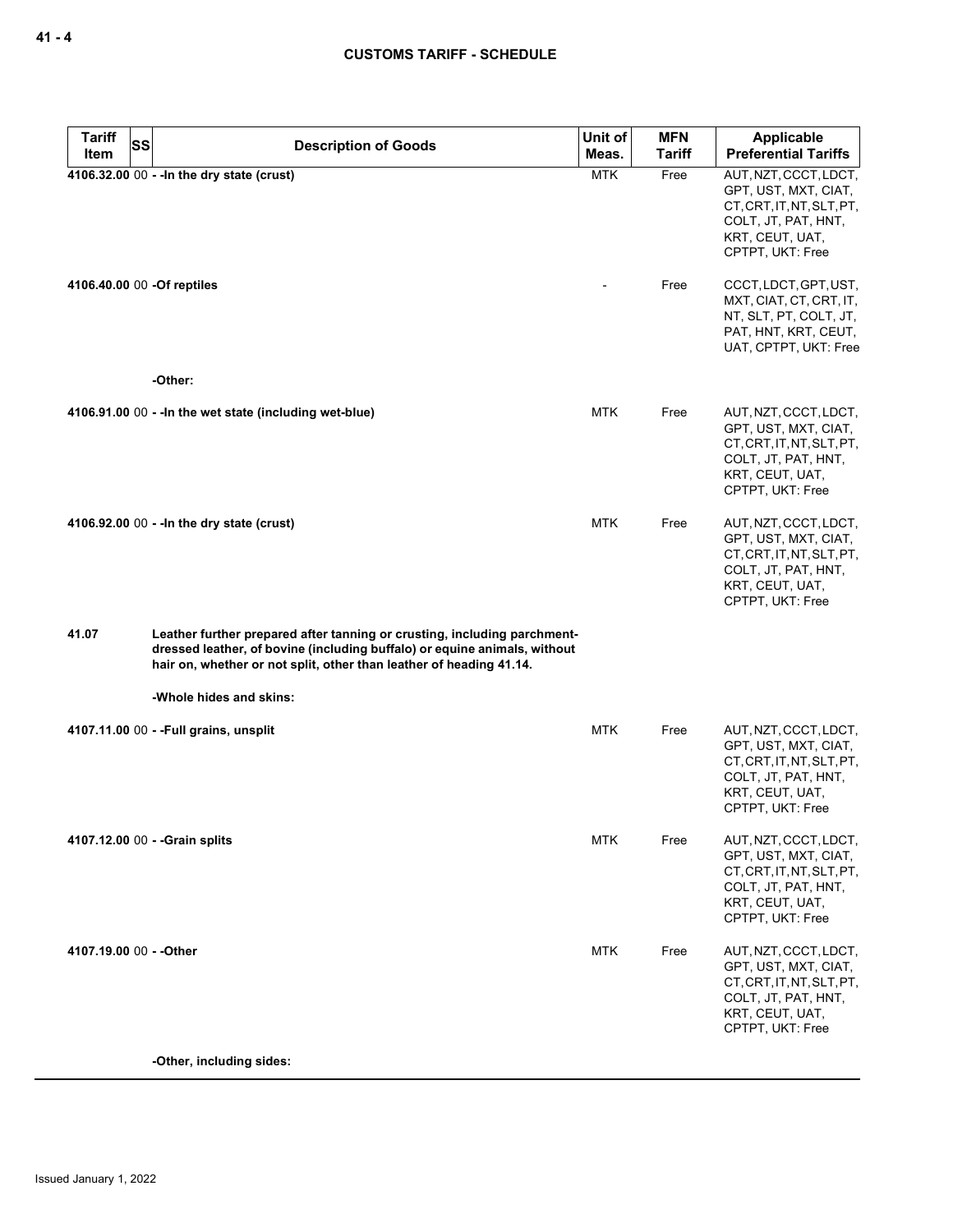|       | <b>Tariff</b><br>Item | SS | <b>Description of Goods</b>                                                                                                                                                                                | Unit of<br>Meas. | <b>MFN</b><br><b>Tariff</b> | <b>Applicable</b><br><b>Preferential Tariffs</b>                                                                                         |
|-------|-----------------------|----|------------------------------------------------------------------------------------------------------------------------------------------------------------------------------------------------------------|------------------|-----------------------------|------------------------------------------------------------------------------------------------------------------------------------------|
|       |                       |    | 4107.91.00 00 - - Full grains, unsplit                                                                                                                                                                     |                  | Free                        | AUT, NZT, CCCT, LDCT,<br>GPT, UST, MXT, CIAT,<br>CT, CRT, IT, NT, SLT, PT,<br>COLT, JT, PAT, HNT,<br>KRT, CEUT, UAT,<br>CPTPT, UKT: Free |
|       |                       |    | 4107.92.00 00 - - Grain splits                                                                                                                                                                             | <b>MTK</b>       | Free                        | AUT, NZT, CCCT, LDCT,<br>GPT, UST, MXT, CIAT,<br>CT, CRT, IT, NT, SLT, PT,<br>COLT, JT, PAT, HNT,<br>KRT, CEUT, UAT,<br>CPTPT, UKT: Free |
|       |                       |    | 4107.99.00 00 - - Other                                                                                                                                                                                    |                  | Free                        | AUT, NZT, CCCT, LDCT,<br>GPT, UST, MXT, CIAT,<br>CT, CRT, IT, NT, SLT, PT,<br>COLT, JT, PAT, HNT,<br>KRT, CEUT, UAT,<br>CPTPT, UKT: Free |
|       |                       |    | 4112.00.00 00 Leather further prepared after tanning or crusting including parchment-<br>dressed leather, of sheep or lamb, without wool on, whether or not split,<br>other than leather of heading 41.14. | MTK              | Free                        | AUT, NZT, CCCT, LDCT,<br>GPT, UST, MXT, CIAT,<br>CT.CRT.IT.NT.SLT.PT.<br>COLT, JT, PAT, HNT,<br>KRT, CEUT, UAT,<br>CPTPT, UKT: Free      |
| 41.13 |                       |    | Leather further prepared after tanning or crusting, including parchment-<br>dressed leather, of other animals, without wool or hair on, whether or<br>not split, other than leather of heading 41.14.      |                  |                             |                                                                                                                                          |
|       |                       |    | 4113.10.00 00 - Of goats or kids                                                                                                                                                                           | <b>MTK</b>       | Free                        | AUT, NZT, CCCT, LDCT,<br>GPT, UST, MXT, CIAT,<br>CT, CRT, IT, NT, SLT, PT,<br>COLT, JT, PAT, HNT,<br>KRT, CEUT, UAT,<br>CPTPT, UKT: Free |
|       |                       |    | 4113.20.00 00 -Of swine                                                                                                                                                                                    | <b>MTK</b>       | Free                        | AUT, NZT, CCCT, LDCT,<br>GPT, UST, MXT, CIAT,<br>CT, CRT, IT, NT, SLT, PT,<br>COLT, JT, PAT, HNT,<br>KRT, CEUT, UAT,<br>CPTPT, UKT: Free |
|       |                       |    | 4113.30.00 00 -Of reptiles                                                                                                                                                                                 | <b>MTK</b>       | Free                        | CCCT, LDCT, GPT, UST,<br>MXT, CIAT, CT, CRT, IT,<br>NT, SLT, PT, COLT, JT,<br>PAT, HNT, KRT, CEUT,<br>UAT, CPTPT, UKT: Free              |